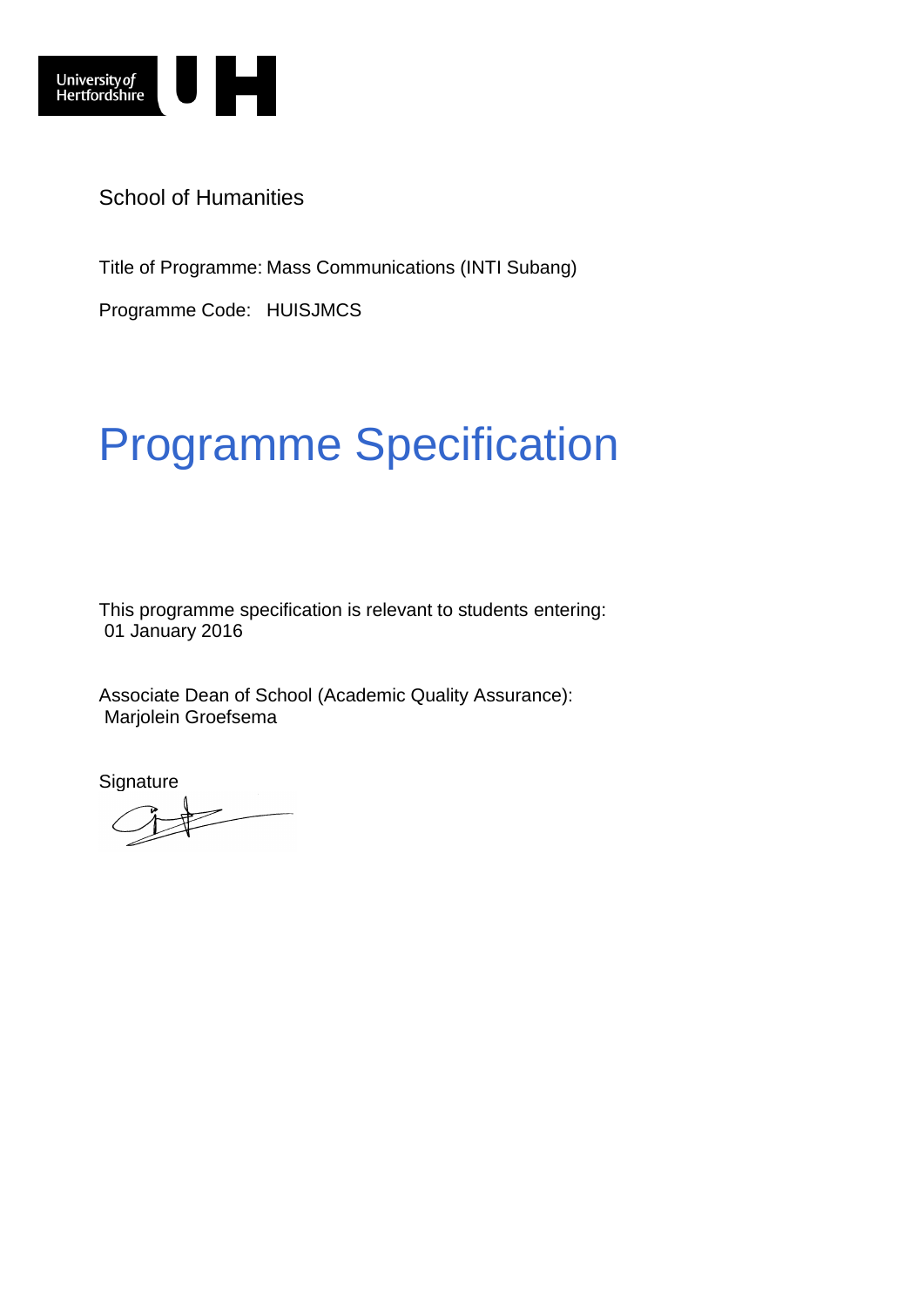## Programme Specification BA (Hons) Mass Communications

This programme specification (PS) is designed for prospective students, enrolled students, academic staff and potential employers. It provides a concise summary of the main features of the programme and the intended learning outcomes that a typical student might reasonably be expected to achieve and demonstrate if he/she takes full advantage of the learning opportunities that are provided. More detailed information on the teaching, learning and assessment methods, learning outcomes and content for each module can be found in Definitive Module Documents (DMDs) and Module Guides.

## Section 1

**Awarding Institution/Body** University of Hertfordshire **Teaching Institution MINTI Subang University/partner campuses** INTI Subang, Malaysia **Programme accredited by** University of Hertfordshire **Final Award BA (Hons)**<br>**All Final Award titles** Mass Com **FHEQ level of award** 6 **UCAS code(s)** N/A **Language of Delivery** English

**Mass Communications** 

#### A. Programme Rationale

Mass Communications is a growing area in South East Asia and there is demand for professional media graduates. The University of Hertfordshire is considered to be the leading player in the education sector in the region working with INTI College as a collaborative partner.

This franchise Programme is designed to recruit students who are interested in the way that Media Communications are becoming increasingly central to our everyday lives, and their intersection with the social, political and commercial spheres is of growing significance to our globalising world. The Programme seeks to prepare students for integration into the media industry, now one of the most dynamic sectors in the global employment market, academia or civil society. The Mass Communications BA draws on major schools and thinkers within the Humanities and Social Sciences, and equips students with critical theoretical and practical tools. Through the Mass Communications Programme, students will engage with some of the key debates relating to global and local media, and will consider the relationship between media organisations and contemporary society. However, it is primarily the media publishing focus that gives this programme a contemporary edge and will appeal to students who wish to work in the media industry.

This programme offers students a combination of vocational and theoretical skills to enable them to work in the creative media industries. This programme will give students hands on experience of working in the media industry and by the end of the course they will have develop a portfolio of work to show an prospective employer.

Professional practice is highly valued and graduates will have an understanding of professional practice including the ethical, regulatory and social responsibility of their role as a media practitioner.

#### B. Educational Aims of the Programme

The programme has been devised in accordance with the University's graduate attributes of programmes of study as set out in [UPR TL03.](http://sitem.herts.ac.uk/secreg/upr/TL03.htm)

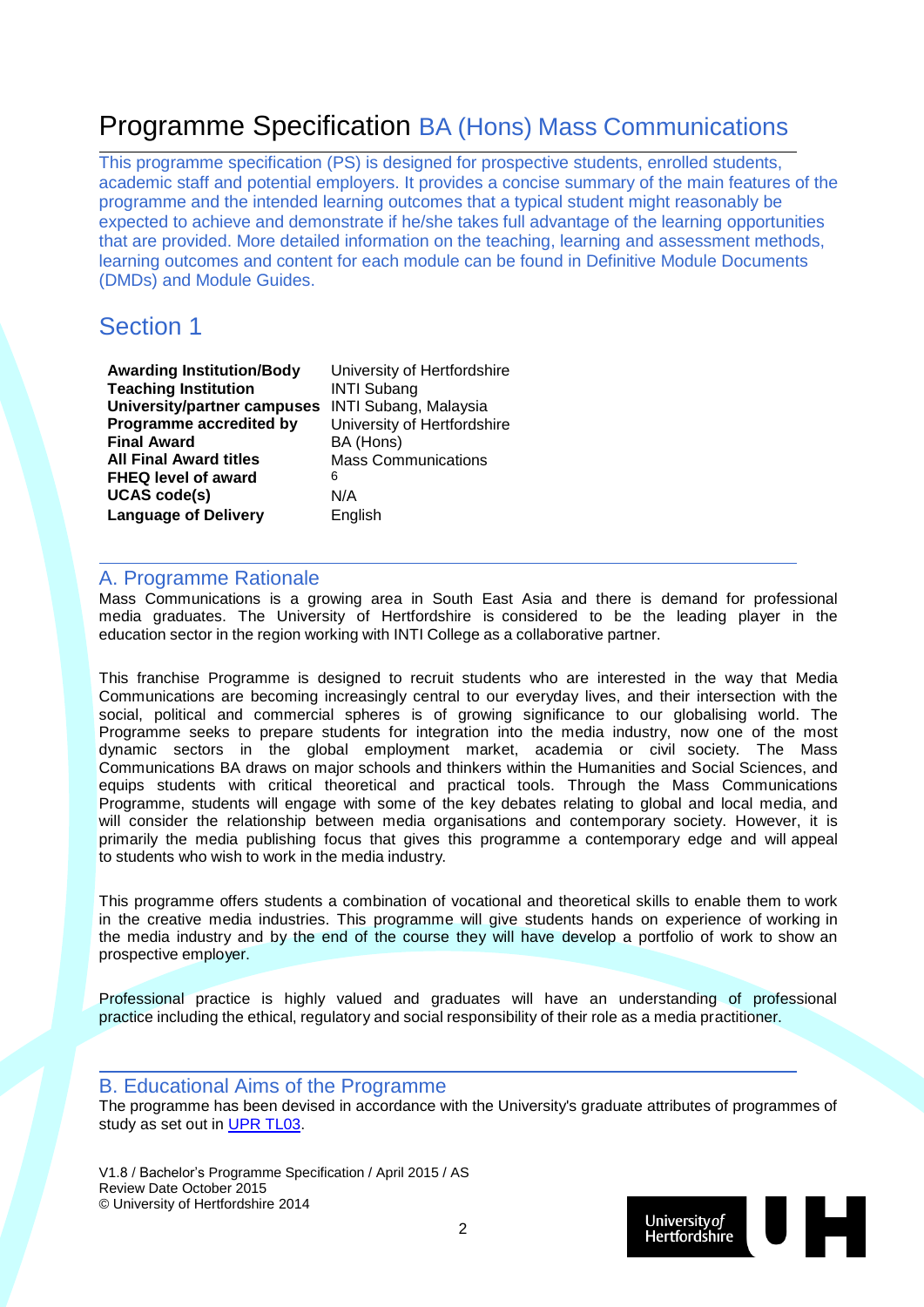#### **Additionally this programme aims to:**

- provide students with a structured sequence of modules through which they can develop their knowledge and understanding of topics in Mass Communications that will enable them to acquire an understanding of complex bodies of knowledge in these disciplines, together with the development of analytical techniques and problem-solving skills, the abilities to evaluate evidence, arguments and assumptions and to reach sound judgments and to communicate effectively;
- provide opportunities for students to acquire general transferable skills which are of relevance to a wide range of careers;
- create a supportive, academic and pastoral framework for students on the Programme.

#### C. Intended Learning Outcomes

The programme provides opportunities for students to develop and demonstrate knowledge and understanding, skills and other attributes in the following areas. The programme outcomes are referenced to the QAA benchmark statements for Computing: Communications, Media, Film and Televisions Studies: Linguistics and the Frameworks for Higher Education Qualifications of UK Degree-Awarding Bodies (2014) and relate to the typical student. Additionally, the SEEC Credit Level Descriptors for Further and Higher Education 2010 have been used as a guiding framework for curriculum design.

| Knowledge and                                                                                                                                                                                                                                                                                                                                                                                                                                                                                                                                                                                                                  | Teaching/learning methods &                                                                                                                                                                                                                                                                                                                                                                                                                                                                                                            | <b>Assessment</b>                                                                                                                                                             |
|--------------------------------------------------------------------------------------------------------------------------------------------------------------------------------------------------------------------------------------------------------------------------------------------------------------------------------------------------------------------------------------------------------------------------------------------------------------------------------------------------------------------------------------------------------------------------------------------------------------------------------|----------------------------------------------------------------------------------------------------------------------------------------------------------------------------------------------------------------------------------------------------------------------------------------------------------------------------------------------------------------------------------------------------------------------------------------------------------------------------------------------------------------------------------------|-------------------------------------------------------------------------------------------------------------------------------------------------------------------------------|
| Understanding<br>At Level 4,5 and 6:<br>A1- a broad range of<br>concepts, principles,<br>theoretical and technical<br>approaches to media and<br>cultural forms at national<br>and or international level.<br>A2- the role of emergent<br>technology in terms of media<br>production, content<br>manipulation, distribution,<br>access and use:<br>A3- An in-depth range of<br>media texts and how they<br>are applied in an academic<br>and or professional context;<br>A4- the legal, ethical and<br>regulatory frameworks that<br>affect cultural production,<br>manipulation, distribution,<br>circulation and consumption | strategies<br>Acquisition of knowledge<br>and understanding A1-<br>A5 is through a<br>combination of lectures,<br>workshops, tutorial and<br>guided learning.<br>Throughout, the learner<br>is encouraged to<br>undertake independent<br>study both to<br>supplement and<br>consolidate what is<br>being taught/learnt and<br>to broaden their<br>individual knowledge<br>and understanding of the<br>subject. For example<br>students will be required<br>to read research papers<br>for seminars and<br>conduct primary<br>research. | Knowledge and<br>understanding are<br>assessed through a<br>range of<br>coursework<br>including: reports,<br>essays, case<br>studies,<br>presentations and<br>media practice. |
| of media;<br>A5- the cultural, ideological<br>and/or historical elements of<br>a range of media texts;                                                                                                                                                                                                                                                                                                                                                                                                                                                                                                                         | Online directed learning could<br>include watching videos,<br>podcasts and online software<br>tutorials.                                                                                                                                                                                                                                                                                                                                                                                                                               |                                                                                                                                                                               |
| <b>Intellectual skills</b>                                                                                                                                                                                                                                                                                                                                                                                                                                                                                                                                                                                                     | Teaching/learning methods &<br>strategies                                                                                                                                                                                                                                                                                                                                                                                                                                                                                              | <b>Assessment</b>                                                                                                                                                             |
| At Level 4,5 and 6:                                                                                                                                                                                                                                                                                                                                                                                                                                                                                                                                                                                                            | Intellectual skills are<br>developed Intellectual skills                                                                                                                                                                                                                                                                                                                                                                                                                                                                               | Intellectual skills are<br>assessed through                                                                                                                                   |
| B1- produce work showing                                                                                                                                                                                                                                                                                                                                                                                                                                                                                                                                                                                                       | B1- B5 are developed through                                                                                                                                                                                                                                                                                                                                                                                                                                                                                                           | coursework. B2, B3,                                                                                                                                                           |
| capability in production                                                                                                                                                                                                                                                                                                                                                                                                                                                                                                                                                                                                       | assignments. Throughout, the                                                                                                                                                                                                                                                                                                                                                                                                                                                                                                           | B5 are assessed by                                                                                                                                                            |

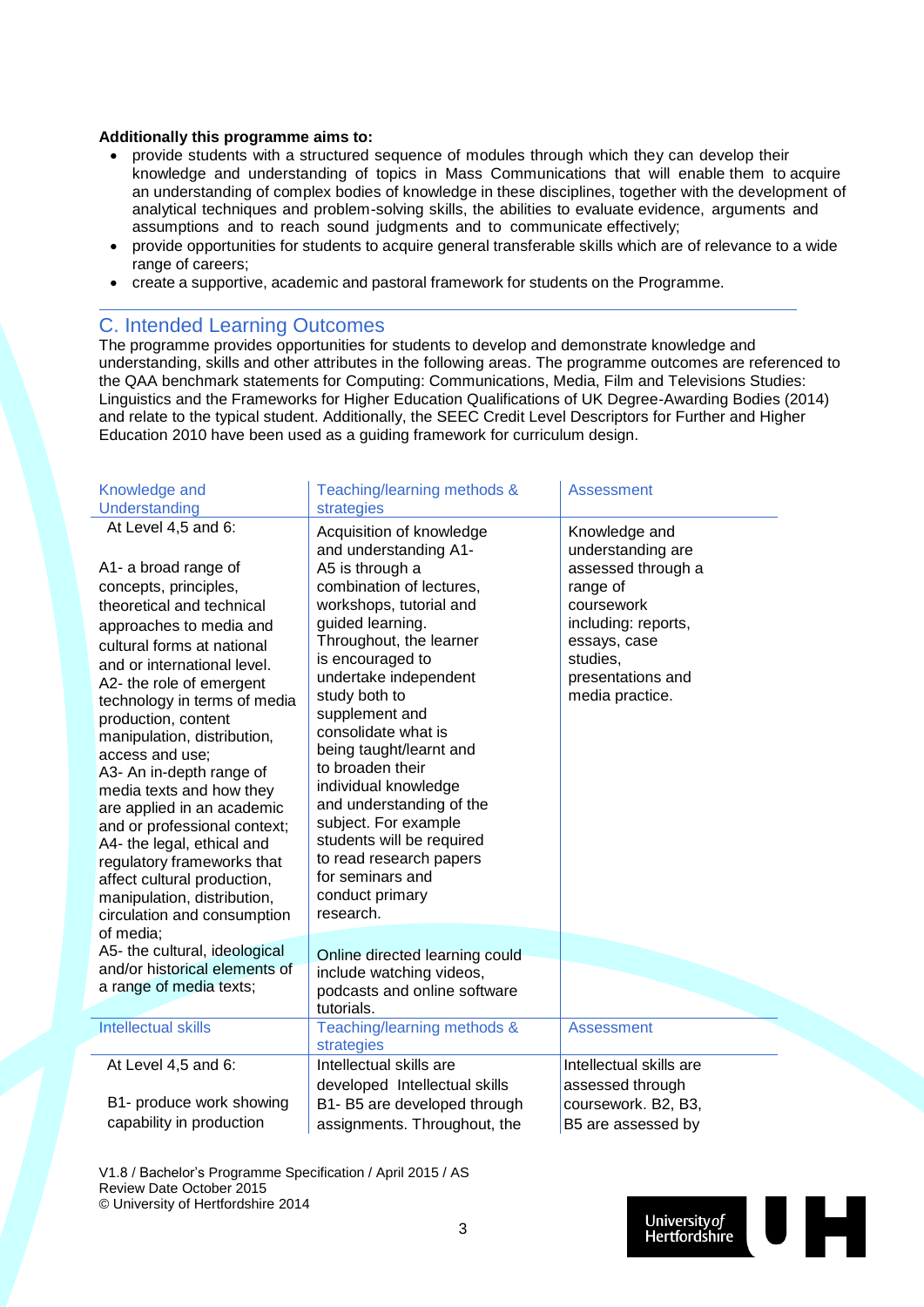| technologies and<br>communication structures<br>for professional writing.<br>B2- evaluate, analyse,<br>interpret and critically<br>engage with a range of me<br>dia texts;<br>B3- carry out various forms<br>of research appropriate to<br>the subject and develop<br>sustained independent<br>enquiry;<br>B4- consider the legal and<br>ethical issues and processes<br>in the relevant subject areas.<br>B5- consider and evaluate<br>their own work in a reflexive<br>manner with reference to<br>academic and professional<br>issues, debates and<br>conventions. | learner is encouraged to<br>develop intellectual skills<br>further by independent study.<br>We include peer to peer learning<br>using online directed tasks<br>encouraging students to<br>contribute to online discussions,<br>blogs, wikis podcasts to negotiate<br>and consolidate learning. | essaysreflective<br>evaluations, reports,<br>presentations and<br>case studies.<br>B1, B4, are assessed through<br>the development of media<br>products and simulated<br>work-based assignments e.g.<br>news articles or features,<br>websites etc. |
|-----------------------------------------------------------------------------------------------------------------------------------------------------------------------------------------------------------------------------------------------------------------------------------------------------------------------------------------------------------------------------------------------------------------------------------------------------------------------------------------------------------------------------------------------------------------------|------------------------------------------------------------------------------------------------------------------------------------------------------------------------------------------------------------------------------------------------------------------------------------------------|-----------------------------------------------------------------------------------------------------------------------------------------------------------------------------------------------------------------------------------------------------|
| <b>Practical skills</b>                                                                                                                                                                                                                                                                                                                                                                                                                                                                                                                                               | Teaching/learning methods &<br>strategies                                                                                                                                                                                                                                                      | <b>Assessment</b>                                                                                                                                                                                                                                   |
| At Level 4,5 and 6:<br>C1- communicate ideas,<br>principles, theories and<br>information effectively by oral<br>and/or written and/or visual<br>means with reference to<br>academic and/or<br>professional practice;<br>C2- have respect for the<br>points of view of others;<br>C3- demonstrate knowledge<br>of the legal and ethical<br>frameworks;<br>C4- demonstrate research<br>skills: the ability to extract,<br>organize and selectively<br>deploy relevant information;<br>C5- produce work which<br>demonstrates an                                         | Practical skills C1-C4 are<br>developed through workshops<br>and coursework assessments.<br>Online directed learning could<br>include taking part in online<br>discussions, blogs, wikis or<br>watching videos on You Tube, or<br>podcasts.                                                    | Practical skills C1-C4 are<br>assessed through a range of<br>coursework including:<br>reports, essays, case<br>studies, presentations and<br>media practice.                                                                                        |
| understanding of digital                                                                                                                                                                                                                                                                                                                                                                                                                                                                                                                                              |                                                                                                                                                                                                                                                                                                |                                                                                                                                                                                                                                                     |
| media, communication<br>structures, audiences and                                                                                                                                                                                                                                                                                                                                                                                                                                                                                                                     |                                                                                                                                                                                                                                                                                                |                                                                                                                                                                                                                                                     |
| registers;<br><b>Transferable skills</b>                                                                                                                                                                                                                                                                                                                                                                                                                                                                                                                              | Teaching/learning methods &                                                                                                                                                                                                                                                                    | <b>Assessment</b>                                                                                                                                                                                                                                   |
|                                                                                                                                                                                                                                                                                                                                                                                                                                                                                                                                                                       |                                                                                                                                                                                                                                                                                                |                                                                                                                                                                                                                                                     |

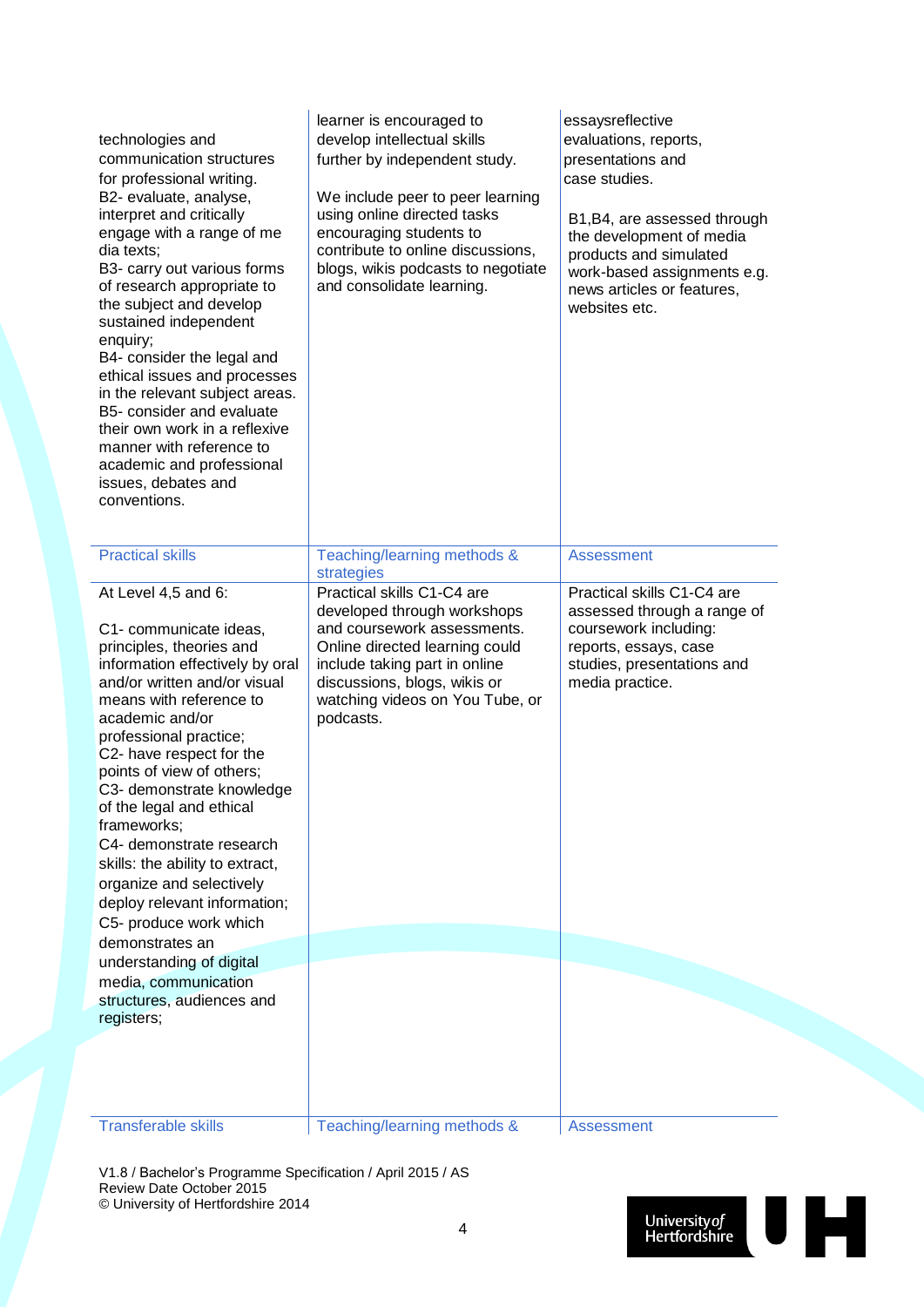|                                                                                                                                                                                                                                                                                                                                                                                                                                                                                | strategies                                                                                                                                                                                                                                                                                                        |                                                                          |
|--------------------------------------------------------------------------------------------------------------------------------------------------------------------------------------------------------------------------------------------------------------------------------------------------------------------------------------------------------------------------------------------------------------------------------------------------------------------------------|-------------------------------------------------------------------------------------------------------------------------------------------------------------------------------------------------------------------------------------------------------------------------------------------------------------------|--------------------------------------------------------------------------|
| At Levels 4,5 and 6:                                                                                                                                                                                                                                                                                                                                                                                                                                                           | Transferable skills D1-D6 are                                                                                                                                                                                                                                                                                     | Transferable skills are                                                  |
| D1- take responsibility for<br>their own learning;<br>D2- work independently or in                                                                                                                                                                                                                                                                                                                                                                                             | developed through coursework<br>reports and group or individual<br>projects.                                                                                                                                                                                                                                      | assessed through a range<br>of assignments built into<br>the curriculum. |
| a group;<br>D3- manage time and/or<br>people and resources<br>effectively by drawing on<br>planning, organizational and<br>project management skills.<br>D4- use a range of<br>information<br>communication<br>technology skills from<br>basic competences such<br>as word processing to<br>more complex ones as<br>appropriate to the media<br>field;<br>D5- produce work which is<br>informed by, and<br>contextualised within<br>relevant theoretical issues or<br>debates. | Directed independent study<br>could include meeting with<br>peers to prepare presentation or<br>group work project eg video<br>production.<br>Throughout, the learner is<br>encouraged to develop<br>transferable skills by maintaining<br>a record of evidence and<br>completing a personal<br>development plan. |                                                                          |

#### D. Programme Structures, Features, Levels, Modules, and Credits

The Programme is offered in full-time (3 years) mode, and leads to the award BA Degree with Honours in Mass Communications. Entry is normally at Level 4 (with A- level or equivalent qualifications), but is possible at Level 5 with suitable qualifications as detailed in section F. Intake is normally in January, April & August.

#### Programme Structure

The programme structure and progression information below (Table 1a and 1b) is provided for the Honours award. Any interim awards are identified in Table 1b. The Programme Learning Outcomes detailed above are developed and assessed through the constituent modules. Table 2 (in section 2) identifies where each learning outcome is assessed.

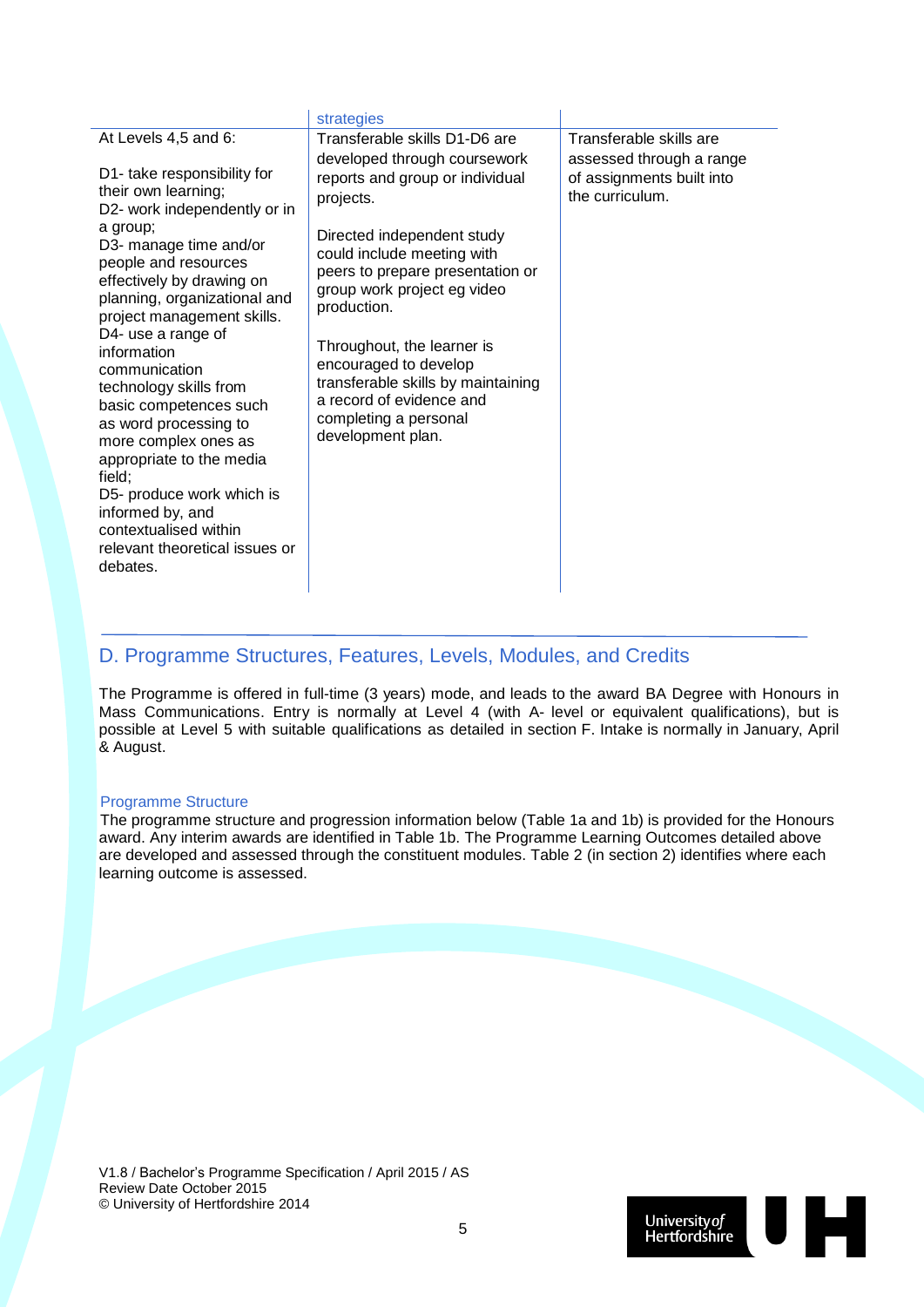#### Table 1a Outline Programme Structure

#### **Mode of study** Full-time

The programme has three semesters per level and there will be three intakes a year, 'semester' in the table below does not map onto the notion of semester at the UH home programme.

#### **Level** 4

| <b>Compulsory Modules Level 4</b><br><b>Module Title</b> | Code<br>Module | Points<br>Credit | ð<br>Language<br>Delivery | Examination<br>$\aleph$ | oursework<br>8 <sup>o</sup> | Practical<br>$\aleph$ | Semesters  |
|----------------------------------------------------------|----------------|------------------|---------------------------|-------------------------|-----------------------------|-----------------------|------------|
| Introduction to Media*                                   | 4FHE1131       | 15               | English                   | $\Omega$                | 70                          | 30                    | <b>ABC</b> |
| Communications                                           |                |                  |                           |                         |                             |                       |            |
| Media and Society                                        | 4FHE1132       | 15               | English                   | 0                       | 100                         | 0                     | <b>ABC</b> |
| Graphics for the Web*                                    | 4FHE1130       | 15               | English                   | 0                       | 100                         | $\Omega$              | ABC        |
| <b>Web Animation</b>                                     | 4FHE1129       | 15               | English                   | 0                       | 100                         | $\Omega$              | ABC        |
| Introduction to Film Criticism*                          | 4FHE1136       | 15               | English                   | $\Omega$                | 100                         | $\Omega$              | ABC        |
| Introduction to Film Theory                              | 4FHE1135       | 15               | English                   | 0                       | 60                          | 40                    | ABC        |
| Introduction to Journalism                               | 4FHE1133       | 15               | English                   | 0                       | 100                         | $\Omega$              | ABC        |
| Journalism, Law and Ethics                               | 4FHE1134       | 15               | English                   | 50                      | 50                          | $\Omega$              | ABC        |

\* These modules must be taken first when starting the degree because they are introductory and students will require foundation knowledge and understanding see DMD for pre-requisites.

Progression to level 5 requires a minimum of 90 credits and normally passes in120 credits at Level 4.

#### **Level 5**

| <b>Compulsory Modules Level 5</b><br><b>Module Title</b> | Code<br>Module | Points<br>Credit | ৳<br>anguage<br>Delivery | Examination<br>$\aleph$ | Coursework<br>$\aleph$ | Practical<br>$\aleph$ | Semesters  |
|----------------------------------------------------------|----------------|------------------|--------------------------|-------------------------|------------------------|-----------------------|------------|
| Research Methods in Media and                            | 5FHE1151       | 15               | English                  | $\Omega$                | 100                    | $\Omega$              | <b>ABC</b> |
| Communications                                           |                |                  |                          |                         |                        |                       |            |
| Media in an International Context                        | 5FHE1146       | 15               | English                  | $\Omega$                | 100                    | $\Omega$              | <b>ABC</b> |
| <b>Magazine Design</b>                                   | 5FHE1144       | 15               | English                  | $\Omega$                | 100                    | $\Omega$              | <b>ABC</b> |
| Video Feature                                            | 5FHE1145       | 15               | English                  | 0                       | 100                    | $\Omega$              | <b>ABC</b> |
| <b>Film Production</b>                                   | 5FHE1149       | 15               | English                  | $\Omega$                | 100                    | $\Omega$              | <b>ABC</b> |
| Journalism Skills: News                                  | 5FHE1147       | 15               | English                  | $\Omega$                | 100                    | $\Omega$              | <b>ABC</b> |
| Journalism Skills: Features                              | 5FHE1148       | 15               | English                  | $\Omega$                | 100                    | $\Omega$              | <b>ABC</b> |
|                                                          |                |                  |                          |                         |                        |                       |            |

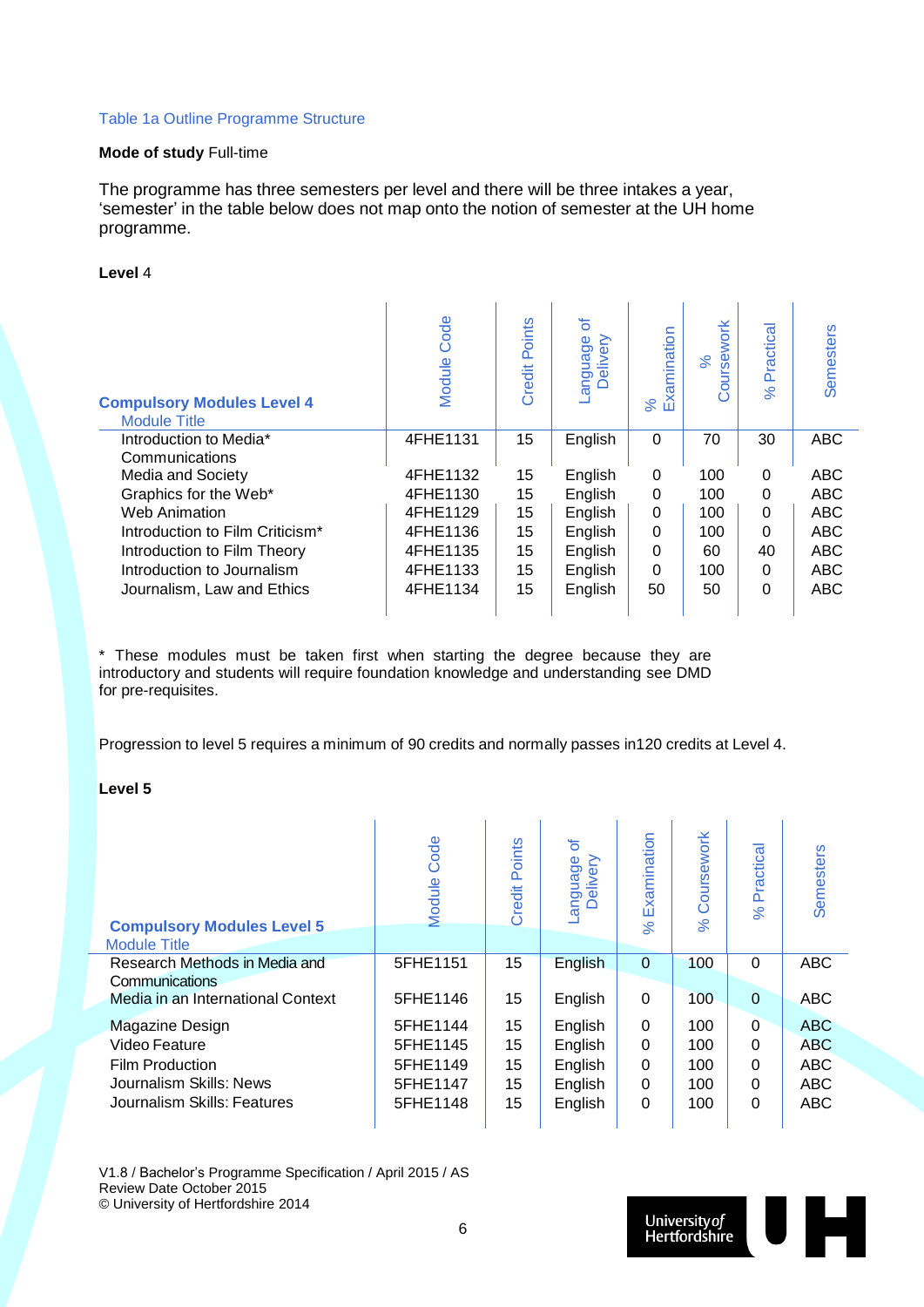*And select 15 credits from the Level 5 option list below.*

| <b>Optional Modules Level 5</b><br><b>Module Title</b> | ode<br>Module | oints<br>$\Omega$<br>redit<br>$\circ$ | ৳<br>ouage<br>$\epsilon$<br>$\Omega$<br>ā | nination<br>Exa<br>ಸಿ | oursework<br>Ö<br>$\aleph$ | ractica<br>ൎ<br>$\aleph$ | esters<br>Serr |
|--------------------------------------------------------|---------------|---------------------------------------|-------------------------------------------|-----------------------|----------------------------|--------------------------|----------------|
| European Film and Television Style                     | 5FHE1150      | 15                                    | English                                   | 0                     | 70                         | 30                       | <b>ABC</b>     |
| Radio Journalism                                       | 5FHE1160      | 15                                    | English                                   | 0                     | 70                         | 30                       | <b>ABC</b>     |

Progression to level 6 requires a minimum of 90 credits and normally passes in120 credits at Level 5.

#### **Level 6**

.

| <b>Module Code</b> | <b>Credit Points</b> | ð<br>Language<br>Delivery | Examination<br>%   | Coursework<br>$\aleph$ | Practical<br>$\aleph$ | <b>Semesters</b> |
|--------------------|----------------------|---------------------------|--------------------|------------------------|-----------------------|------------------|
| 6FHE1044           | 15                   | English                   | $\overline{0}$     | 100                    | $\overline{0}$        | <b>ABC</b>       |
| 6FHE1057           | 15                   | English                   | $\Omega$           | 70                     | 30                    | <b>ABC</b>       |
| 6FHE1053           | 30                   | English                   | 0                  | 100                    | 0                     | <b>ABC</b>       |
| 6FHE1049           |                      | English                   | 0                  | 100                    | $\Omega$              | <b>ABC</b>       |
|                    | 15                   |                           |                    |                        |                       |                  |
| 6FHE1048           | 15                   | English                   | $\Omega$           | 100                    | $\overline{0}$        | <b>ABC</b>       |
| 6FHE1166           | 15                   | English                   | $\Omega$           | 100                    | $\Omega$              | <b>ABC</b>       |
| 6FHE1171           | 15                   |                           | $\Omega$           | 70                     | 30                    | <b>ABC</b>       |
|                    |                      |                           |                    |                        | $\Omega$              | <b>ABC</b>       |
| 6FHE1169           | 15                   | English                   | $\Omega$           | 100                    | $\Omega$              | <b>ABC</b>       |
| 6FHE1168           | 15                   | English                   | $\Omega$           | 100                    | $\overline{0}$        | <b>ABC</b>       |
|                    | 6FHE1170             | 30                        | English<br>English | 0                      | 100                   |                  |

\* *The Media Project should normally be completed over two semesters.*

 $\bullet$ <sup>1</sup>These modules will cease from August 2016

 $\bullet$ <sup>2</sup>These modules will commence from April 2016

*And select 30 credits from the Level 6 option list below.*

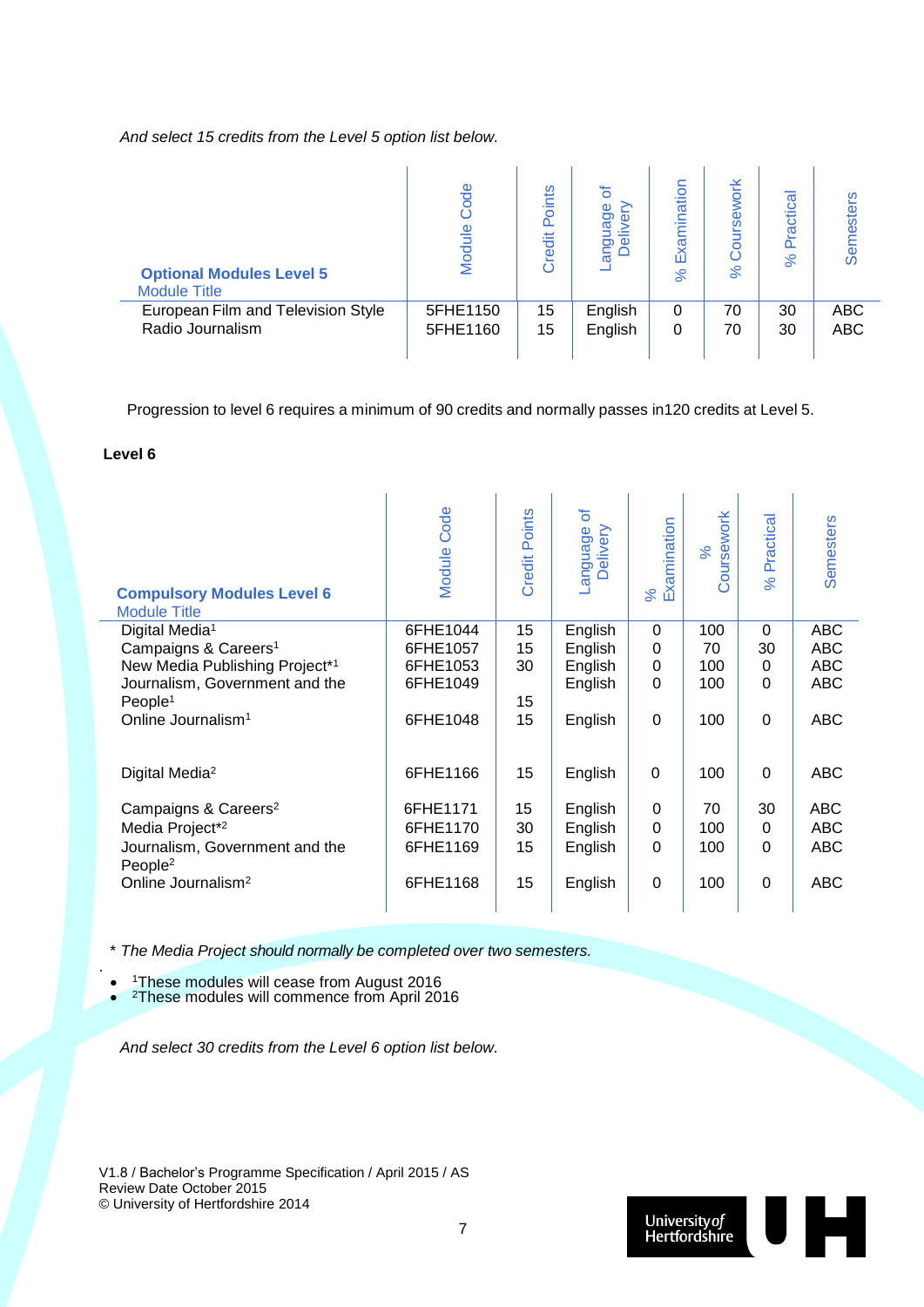| <b>Optional Modules Level 6</b><br><b>Module Title</b>                                                                                    | Code<br>Module                               | Points<br>Credit     | ৳<br>appugua-<br>Delivery                | Examination<br>% | work<br><b>iss</b><br>$\aleph$<br>ă | Practical<br>$\aleph$            | Semesters                                            |
|-------------------------------------------------------------------------------------------------------------------------------------------|----------------------------------------------|----------------------|------------------------------------------|------------------|-------------------------------------|----------------------------------|------------------------------------------------------|
| Television Drama <sup>1</sup>                                                                                                             | 6FHE1052                                     | 15                   | English                                  | $\Omega$         | 100                                 | $\Omega$                         | <b>ABC</b>                                           |
| Film in the Global Age <sup>1</sup>                                                                                                       | 6FHE1050                                     | 15                   | English                                  | $\Omega$         | 100                                 | $\Omega$                         | <b>ABC</b>                                           |
| Television Drama <sup>2</sup><br>Film in the Global Age <sup>2</sup><br>Corporate Communications <sup>2</sup><br>Advertising <sup>2</sup> | 6FHE1174<br>6FHE1173<br>6FHE1172<br>6FHE1167 | 15<br>15<br>15<br>15 | English<br>English<br>English<br>English | 0<br>0<br>0<br>0 | 70<br>80<br>100<br>100              | 30<br>20<br>$\Omega$<br>$\Omega$ | <b>ABC</b><br><b>ABC</b><br><b>ABC</b><br><b>ABC</b> |

The award of an Honours degree requires 360 credit points passed with a minimum of a least 120 at Level 6.

#### Honours classification

The University has approved structure and assessment regulations common to all programmes. Full details are provided in [UPR AS14,](http://sitem.herts.ac.uk/secreg/upr/pdf/AS14-Structure%20and%20Assessment%20Regs%20-%20Undergrad%20and%20Taught%20Postgrad%20Programmes-v04%200.pdf) Section D.

#### Table 1b Final and interim awards available

The programme provides the following final and interim awards:

|                                  |                                                                                 | Available at end |
|----------------------------------|---------------------------------------------------------------------------------|------------------|
| Award                            | Minimum requirements                                                            | of Level         |
| University Certificate           | 45 credit points at level 4                                                     | 4                |
| Certificate of Higher Education  | 120 credit points at level 4                                                    | 4,5              |
| University Diploma               | 180 credit points including at least 60<br>at level 5                           | 5.6              |
| Diploma of Higher Education      | 240 credit points including at least 120 at<br>level 5                          | 5.6              |
| <b>BA Mass Communications</b>    | 300 credit points including 180 at level 6/5<br>of which 60 must be at level 6  | 6                |
| BA (Hons) Mass<br>Communications | 360 credit points including 240 at level 6/5<br>of which 120 must be at level 6 | 6                |

### E. Support for students and their learning

#### Students are supported by;

- Director of Studies, University of Hertfordshire, located at Subang Campus.
- A Dean of School or Head of School at the respective campus.
- A Head of Programme (HoP) to manage the programme and support students' learning such as coordinating
	- study plans, managing academic progression, and providing academic counseling.
- UH Link Tutors.
- An extensive Learning Resources Centre, incorporating a library and computer centre.
- A team of Academic Support Tutors.
- A Teaching & Learning Department/Unit.
- An International Students Centre.
- Campus Counseling Centre.

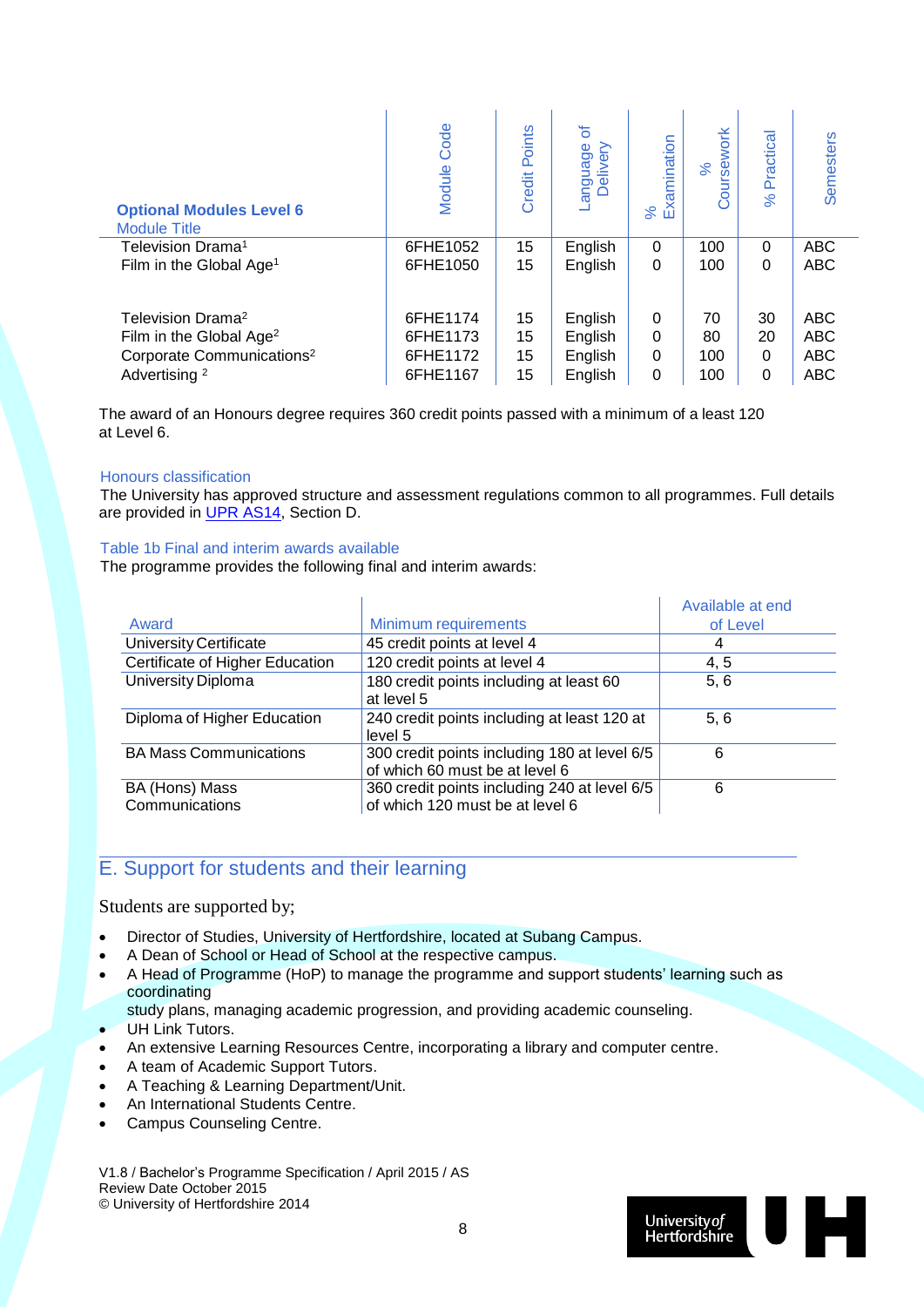- The Students' BODY INTIMA.
- A Careers Service for all current students and graduates.
- StudyNet, a versatile on-line interactive intranet and learning environment.
- Black Board, a versatile on-line interactive intranet and learning environment.
- UH Club (Subang) and student representatives.
- Student Feedback Scheme (all campuses) and Student Helpdesk (Subang).

#### F. Entry requirements

As the programme is delivered in Malaysia, the profile of the applicants will differ in terms of origin from those who would in the main apply directly to UH. Hence, entry qualifications will relate to the markets from which INTI will be recruiting their students and include an English language qualification e.g. 1119 or a GCSE in English Language or IELTs of 6.5. The list below is an example of the types of entry qualification required:

To join this programme, the student is normally expected to have one of the following qualifications:

#### **Academic Requirements:**

- i) A-levels: 2 principle passes; *OR*
- ii) STPM: 2 full passes in any two subjects; *OR*
- iii) Unified Examination Certificate (UEC): minimum 5Bs **a credit in English**;; *OR*
- iv) INTI Foundation in Business and IT: minimum CGPA of 2.0; *OR*
- v) Diploma in Accounting or equivalent: minimum of CGPA of 2.0; *OR*
- vi) Equivalent Matriculation and/or Pre-University Programmes; *OR*
- vii) Equivalent qualifications to be assessed by the INTI School's Portfolio Review Committee (SPRC).

#### **English Language and Mathematics Requirements:**

- i) IELTS: **6.5 and above with no less than 5.5 in any band;** *OR*
- ii) TOEFL 550 and above; *OR*
- iii) Equivalent English language qualifications.

#### **Entry with Accredited Prior Learning (APL)**

The programme is subject to the University's Principles, Policies, Regulations and Procedures for the Admission of Students to Undergraduate and Taught Postgraduate Programmes and will take account of University policy and guidelines for assessing accredited prior certificated learning (APCL) and accredited prior experiential learning (APEL)

The programme is compliant with UPR AS11 2.2.3 which outlines UH APCL regulations. For the purpose of entry to this programme for students on the related INTI diploma programme, the following specific arrangements apply :

Students who have successfully completed the INTI Diploma or its equivalent (APCL) and have **achieved an overall CGPA of 2.0 and above may apply into the programme with module to module credit transfer.** INTI's credit transfer policies and best practices apply.

All applications for APL will be considered by the INTI's School of Business's Student Portfolio Review Committee (SPRC) and the Link Tutor on a case by case basis.

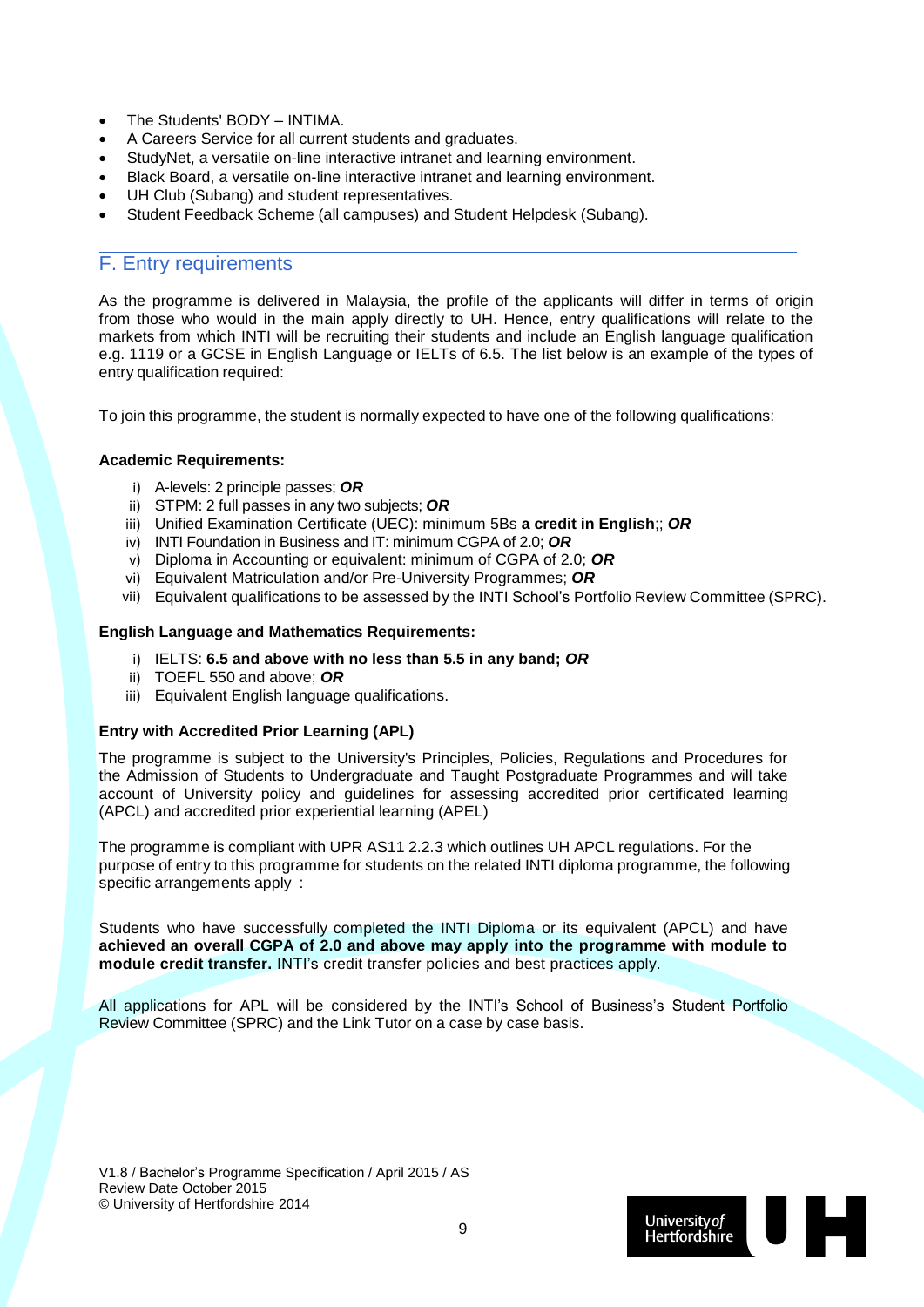# Section 2

#### Programme management

**Relevant QAA subject benchmarking statements** Computing: Communications, Media, Film and Televisions Studies: Linguistics<br>May 13 **Date of validation/last periodic review May 13**<br> **Date of production/last revision of PS** June 2014

Date of production/ last revision of PS<br>Relevant intakes **Relevant intakes**<br> **Administrative School**<br> **Administrative School**<br> **Administrative School** 

**School of Humanities** 

#### Table 3 Course structure

| Course details               |              |               |                            |                   |                                      |             |                  |  |
|------------------------------|--------------|---------------|----------------------------|-------------------|--------------------------------------|-------------|------------------|--|
| Course code                  |              |               | Course description         |                   |                                      | <b>JACS</b> |                  |  |
| <b>HUISJMCS</b>              |              |               | <b>Mass Communications</b> |                   |                                      | P900        |                  |  |
| <b>Course Instances</b>      |              |               |                            |                   |                                      |             |                  |  |
| Instances code               | Intake       | <b>Stream</b> |                            | Instances<br>Year | Location:                            |             | Mode of study    |  |
| MCSISJA1F                    | Α            |               | <b>Mass Communications</b> |                   | INTI Subang Jaya,<br>Malaysia        |             | <b>Full Time</b> |  |
| MCSISJA2F                    | Α            |               | <b>Mass Communications</b> | $\overline{2}$    | INTI Subang Jaya,<br>Malaysia        |             | <b>Full Time</b> |  |
| MCSISJA3F                    | A            |               | <b>Mass Communications</b> | 3                 | INTI Subang Jaya,<br>Malaysia        |             | <b>Full Time</b> |  |
| MCSISJB1F-                   | $\mathsf B$  |               | <b>Mass Communications</b> |                   | INTI Subang Jaya,<br>Malaysia        |             | <b>Full Time</b> |  |
| MCSISJB1F-<br>$\overline{2}$ | B            |               | <b>Mass Communications</b> | 1                 | INTI Subang Jaya,<br>Malaysia        |             | <b>Full Time</b> |  |
| MCSISJB2F-<br>1              | B            |               | <b>Mass Communications</b> | $\overline{2}$    | INTI Subang Jaya,<br>Malaysia        |             | <b>Full Time</b> |  |
| MCSISJB2F-<br>$\overline{2}$ | $\mathsf B$  |               | <b>Mass Communications</b> | $\overline{2}$    | INTI Subang Jaya,<br>Malaysia        |             | <b>Full Time</b> |  |
| MCSISJB3F-                   | B            |               | <b>Mass Communications</b> | 3                 | <b>INTI Subang Jaya,</b><br>Malaysia |             | <b>Full Time</b> |  |
| MCSISJB3F-<br>$\overline{2}$ | B            |               | <b>Mass Communications</b> | 3                 | INTI Subang Jaya,<br>Malaysia        |             | <b>Full Time</b> |  |
| MCSISJC1F-                   | $\mathsf{C}$ |               | <b>Mass Communications</b> |                   | INTI Subang Jaya,<br>Malaysia        |             | <b>Full Time</b> |  |
| MCSISJC1F-<br>$\overline{2}$ | С            |               | <b>Mass Communications</b> | 1                 | INTI Subang Jaya,<br>Malaysia        |             | <b>Full Time</b> |  |

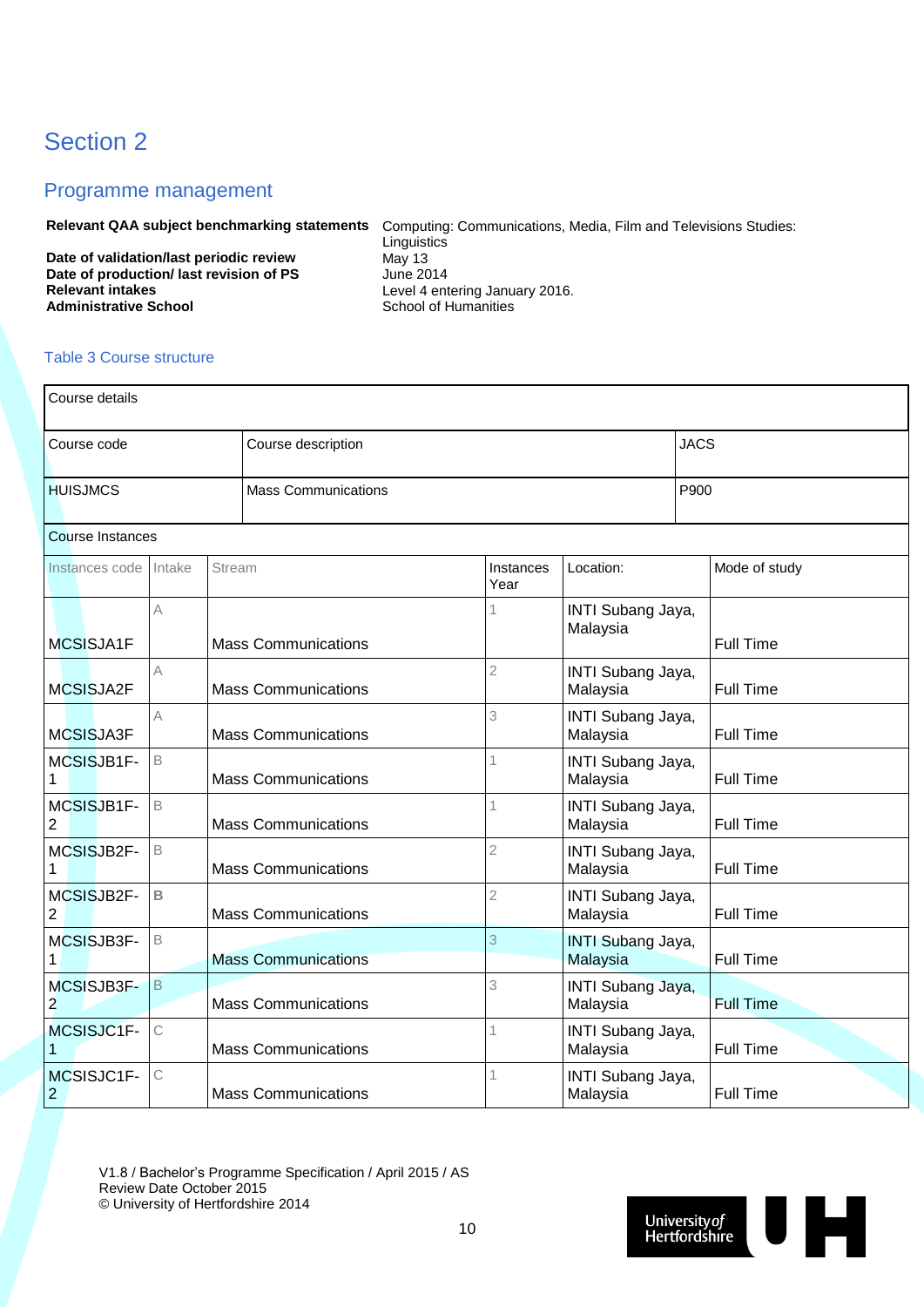| MCSISJC2F-      | C | <b>Mass Communications</b> | <b>INTI Subang Jaya,</b><br>Malaysia | <b>Full Time</b> |
|-----------------|---|----------------------------|--------------------------------------|------------------|
| MCSISJC2F-      | С | <b>Mass Communications</b> | INTI Subang Jaya,<br>Malaysia        | <b>Full Time</b> |
| MCSISJC3F-      | С | <b>Mass Communications</b> | <b>INTI Subang Jaya,</b><br>Malaysia | <b>Full Time</b> |
| MCSISJC3F-<br>2 | С | <b>Mass Communications</b> | INTI Subang Jaya,<br>Malaysia        | <b>Full Time</b> |

The programme is managed by;

- The Dean, School of Business
- Head of Programme who is responsible for the day to day management and advise students as a whole
- Programme Officer who will assist the Head of Programme in the management of the programme
- Link Tutor, based at UH, to provide support and facilitate communication between UH and INTI
- A programme committee

#### Programme-specific assessment regulations

The programme is compliant with the University's academic regulations [\(UPR AS11,](http://sitem.herts.ac.uk/secreg/upr/AS11.htm) [UPR AS12](http://sitem.herts.ac.uk/secreg/upr/AS12.htm) or [UPR](http://sitem.herts.ac.uk/secreg/upr/AS13.htm)  [AS13,](http://sitem.herts.ac.uk/secreg/upr/AS13.htm) [UPR AS14\)](http://sitem.herts.ac.uk/secreg/upr/AS14.htm) with the exception of those listed below, which have been specifically approved by the University:

- Progression from one level to the next depends on meeting the Programme pre-requisite requirements of specific modules: students must normally have a minimum of  $90$ credits at the lower level before progressing to study at the higher level;
- To pass a module, a student must have attended 75% of the learning and teaching sessions at which attendance is required. If attendance falls below 75% a student will normally be deemed to have failed the module at the first attempt and will not be permitted to undertake referred assessment in the module.
- The Programme normally requires students to exit the Programme should they be awarded 45 credits grades of FNFA at any level.

In addition to the above, programmes at INTI are in compliance with Malaysia's Ministry of Education's regulations, Malaysian Qualification Framework (MQF), and the Malaysian Qualification Agency's (MQA) requirements.

The following are MOE, MQF, and MQA requirements which students must comply with to graduate:

- Attempt and pass minimum 5 General Study subjects into a bachelor's degree programme; known as *Mata Pelajaran Umun (MPU);*
- Complete 120 (Malaysian) credits to graduate.

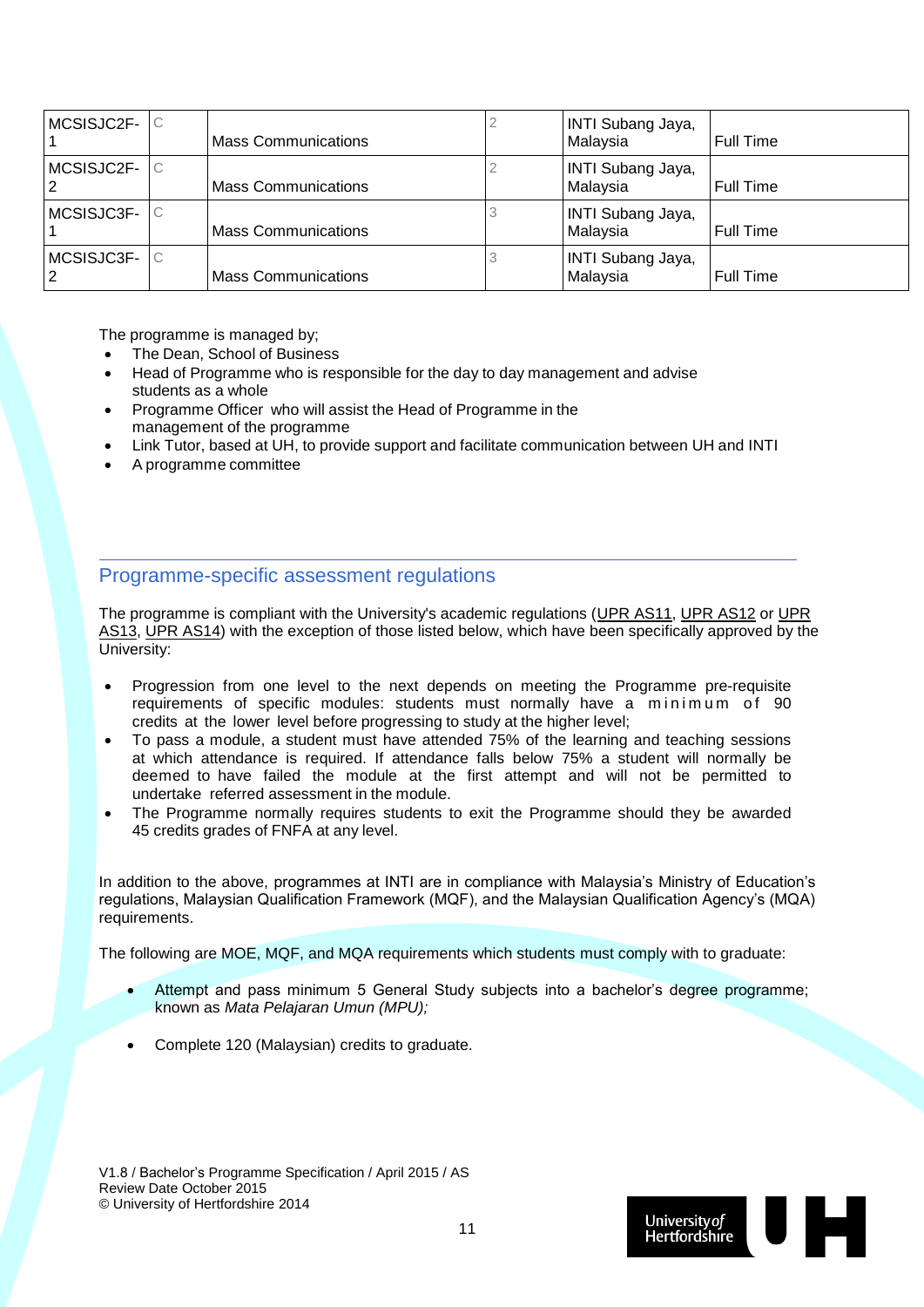| <b>INTI Modules</b><br><b>Module Title</b> | Code<br>Module | Credit<br>Points<br>$\overline{\overline{\mathsf{z}}}$ | đ<br>-anguage<br>Delivery | Examination<br>$\aleph$ | Coursework<br>$\aleph$ | Practical<br>$\aleph$ | Semesters  |
|--------------------------------------------|----------------|--------------------------------------------------------|---------------------------|-------------------------|------------------------|-----------------------|------------|
| <b>English for Business Studies 1</b>      | <b>INTI</b>    | $\overline{4}$                                         | English                   | 50                      | 50                     | $\Omega$              | ABC        |
| <b>English for Business Studies 2</b>      | <b>INTI</b>    | 4                                                      | English                   | 50                      | 50                     | $\Omega$              | <b>ABC</b> |
| E-Portfolio and Employer Relations         | <b>INTI</b>    | 2                                                      | English                   | 0                       | 100                    | 0                     | <b>ABC</b> |
| Malaysian General Studies U1               | <b>INTI</b>    | 3                                                      | English                   | 30                      | 70                     | $\Omega$              | <b>ABC</b> |
| Malaysian General Studies U1               | <b>INTI</b>    | 3                                                      | English                   | 30                      | 70                     | $\Omega$              | <b>ABC</b> |
| Malaysian General Studies U2               | <b>INTI</b>    | 3                                                      | English                   | 30                      | 70                     | $\Omega$              | <b>ABC</b> |
| Malaysian General Studies U3               | <b>INTI</b>    | 3                                                      | English                   | 30                      | 70                     | $\Omega$              | <b>ABC</b> |
| Malaysian General Studies U4               | <b>INTI</b>    | $\overline{2}$                                         | English                   | 30                      | 70                     | 0                     | <b>ABC</b> |

 $\mathbf{r}$ 

#### **INTI's Regulations and Requirements**

- INTI operates a strict attendance requirement policy where students have to achieve a minimum class attendance in order to attempt the final examination or final assessments.
- Students have to pass English for Business Studies 1 to progress to Level 5 and English for Business Studies 2 to progress to Level 6.
	- a) Exemptions granted to direct entry students shall be kept to a maximum of 30% of the total credit hours and no exemption shall be granted for Level 6 modules.

#### Other sources of information

- Definitive Module Documents
- Module Guides
- Student Handbook
- A-Z guide <http://www.studynet1.herts.ac.uk/ptl/common/support.nsf/support?ReadForm> University of Hertfordshire Course website:
- <http://www.herts.ac.uk/courses/>
- QAA Benchmark Statement website: <http://www.qaa.ac.uk/assuring-standards-and-quality/the-quality-code/subject-benchmark-statements>
- Frameworks for Higher Education Qualifications of UK Degree-Awarding Bodies (2014) [The Frameworks for Higher Education Qualifications of UK Degree-Awarding Bodies](http://www.qaa.ac.uk/publications/information-and-guidance/publication?PubID=2843#.VT8b6ZNH50F)
- SEEC Credit Level Descriptors for Further and Higher Education 2010: <http://www.seec.org.uk/wp-content/uploads/2013/seec-files/SEEC%20Level%20Descriptors%202010.pdf>
- External Quality Review report website: [http://www.qaa.ac.uk/reviews-and-reports/provider?UKPRN=10007147#.VCFXlha\\_hSU](http://www.qaa.ac.uk/reviews-and-reports/provider?UKPRN=10007147#.VCFXlha_hSU)
- University of Hertfordshire Academic Quality website:  $(StudyNet \rightarrow Staff \rightarrow Department Lists \rightarrow Academic Quality Office)$
- Structure & Assessment Regulations Undergraduate & Taught Postgraduate Programmes, UPR AS14: <http://sitem.herts.ac.uk/secreg/upr/AS14.htm>

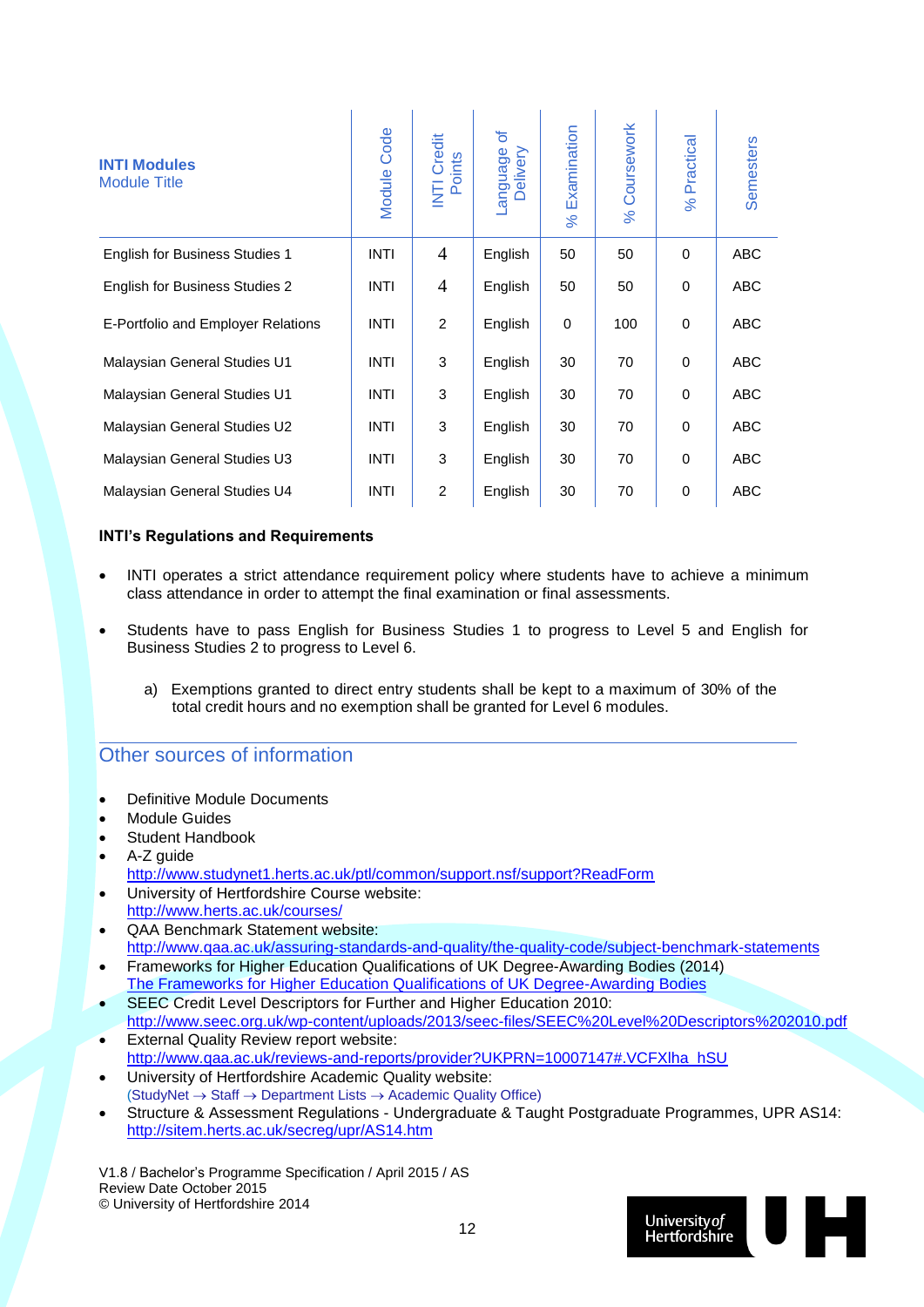- Learning and Teaching Policy and Graduate Attributes, UPR TL03: <http://sitem.herts.ac.uk/secreg/upr/TL03.htm>
- Academic Quality, UPR AS17: <http://sitem.herts.ac.uk/secreg/upr/AS17.htm> Index of UPRs for students: [http://sitem.herts.ac.uk/secreg/upr\\_azlist\\_info.htm](http://sitem.herts.ac.uk/secreg/upr_azlist_info.htm)
- Information on Programme and Module External Examiners [http://www.studynet1.herts.ac.uk/ptl/common/studentcentre.nsf/Teaching+Documents/184A221E5EECA](http://www.studynet1.herts.ac.uk/ptl/common/studentcentre.nsf/Teaching+Documents/184A221E5EECA6B780257A5C00250BA9?OpenDocument) [6B780257A5C00250BA9?OpenDocument](http://www.studynet1.herts.ac.uk/ptl/common/studentcentre.nsf/Teaching+Documents/184A221E5EECA6B780257A5C00250BA9?OpenDocument)

#### Other information relevant to the programme

None

### University policies relevant to the Programme

The University undertakes to use all reasonable endeavors to deliver, assess and administer this programme in accordance with this Programme Specification. At the same time it is recognised that it is in the nature of academic developments that changes, for example to the structure, curriculum, and assessment of a programme may be necessary in order to ensure that the programme remains up to date, in response to issues raised as a result of on-going monitoring and evaluation, and/or in order to conform to new regulatory requirements imposed by this institution, by professional or statutory bodies, or by national or governmental bodies.

The programme operates within the guidelines and policies relating to equal opportunities and environmental issues which may be agreed from time to time by the Board of Governors and/or the Academic Board of the University.

Where the programme is offered in collaboration with another institution these policies and guidelines will normally be those of the partner institution.

The programme operates in accordance with the University's Regulations Governing Studies Involving the Use of Human Subjects ([UPR RE01](http://sitem.herts.ac.uk/secreg/upr/RE01.htm)) agreed from time to time by the Academic Board of the University. However, where the programme is offered in collaboration with another institution (for example through a franchise arrangement for all or part of the programme) then specific approval must be obtained from the University for the operation of the programme within ethical guidelines prepared by the partner institution. The partner institution will be responsible for all insurance liability in connection with the observance of ethical guidelines.

Signed Date 12 January 2016

Marjolein Groefsema Associate Dean of School (Academic Quality Assurance)

If you would like this information in an alternative format please contact: Academic Services, University of Hertfordshire.

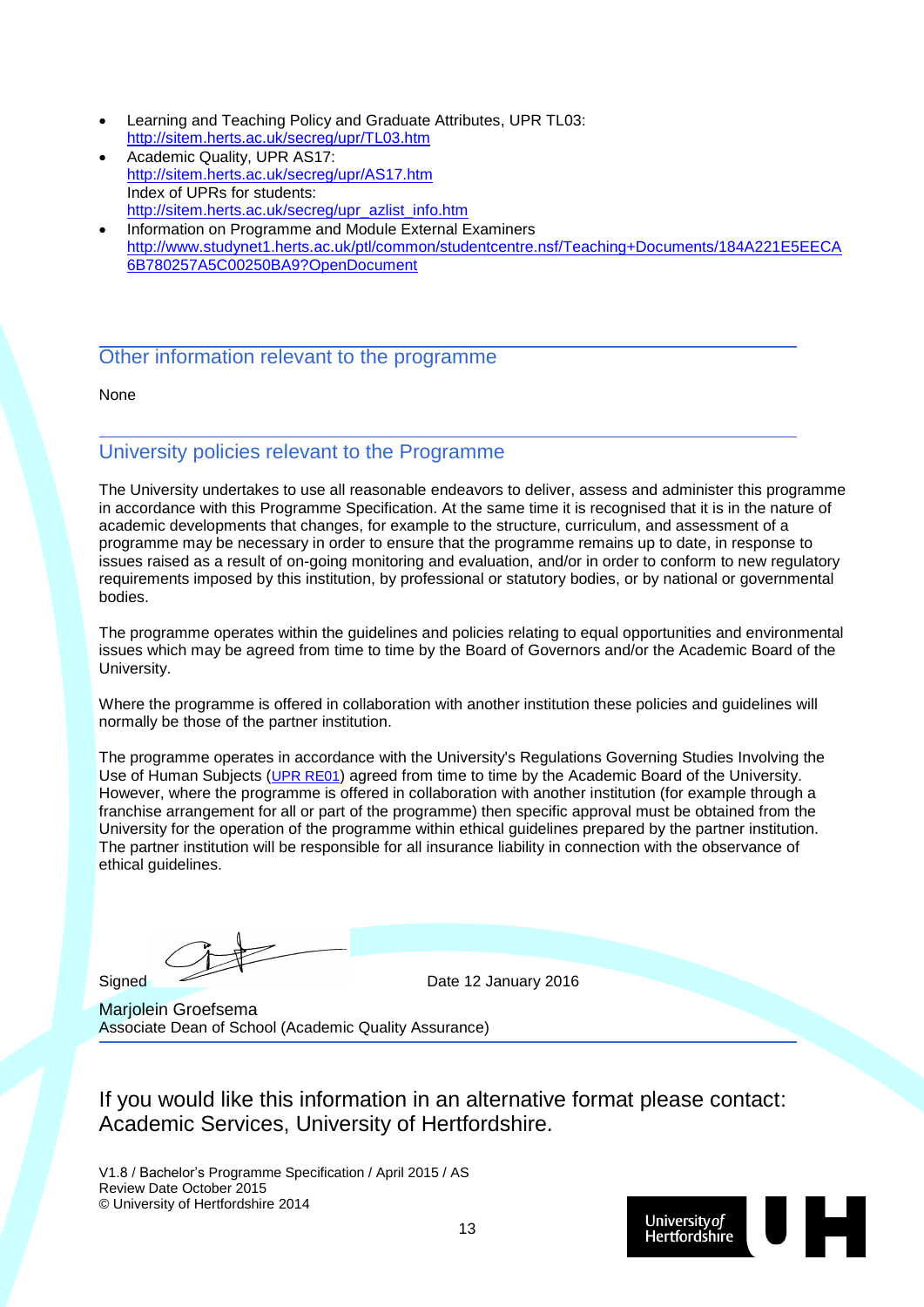If you wish to receive a copy of the latest Programme Annual Monitoring and Evaluation Report (AMER) and/or the External Examiner's Report for the programme, please email a request to aqo@herts.ac.uk

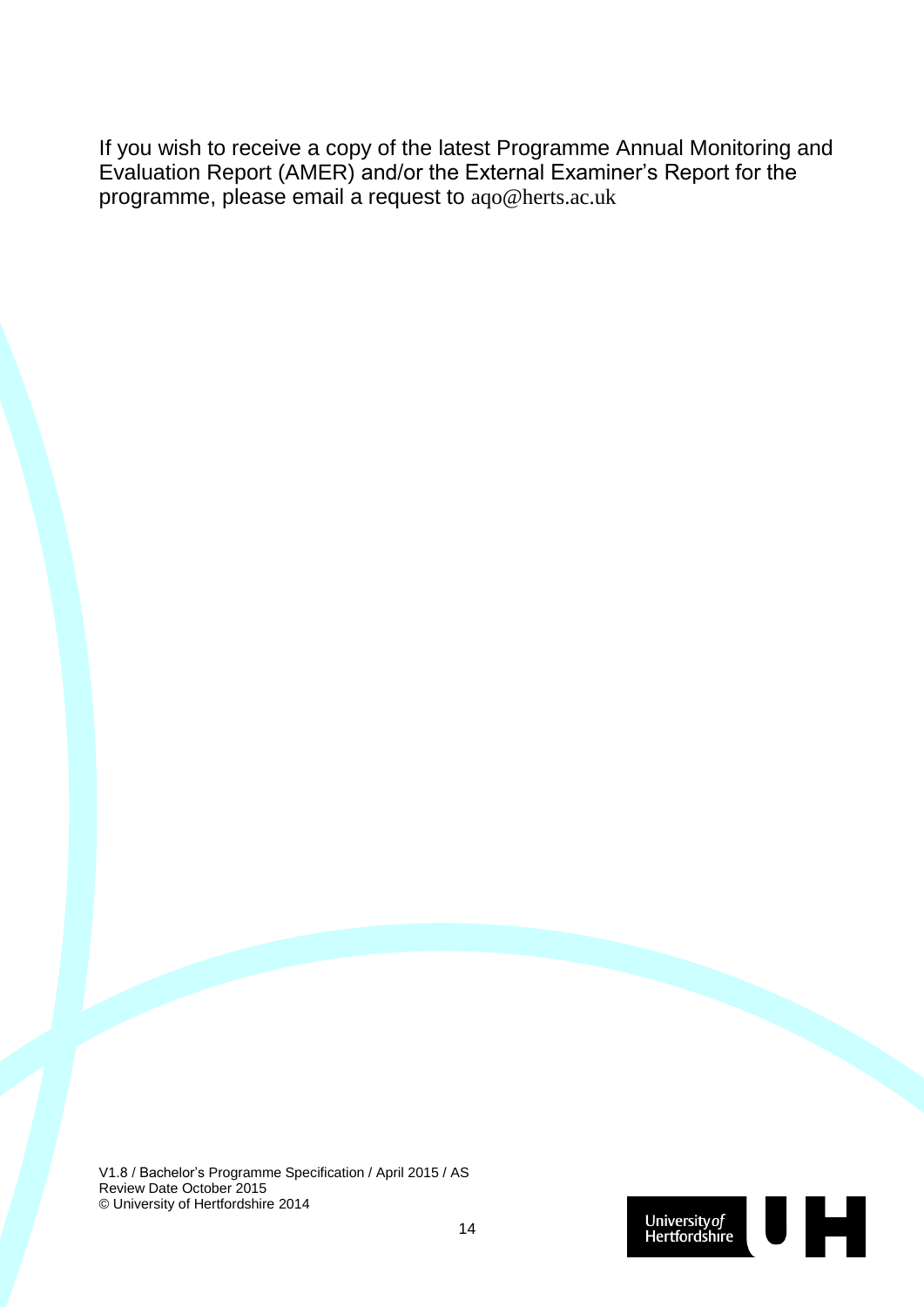

#### **BA (Hons) Mass Communications** - Table 2: Development of Programme Learning Outcomes in the Constituent Modules

This map identifies where the programme learning outcomes are assessed in the constituent modules. It provides (i) an aid to academic staff in understanding how individual modules contribute to the programme aims (ii) a checklist for quality control purposes and (iii) a means to help students monitor their own learning, personal and professional development as the programme progresses.

|                     |                                                                  |             | Programme Learning Outcomes (as identified in section 1 and the following page) |             |                         |    |                |           |                            |                |              |                |                           |                |                |                |                |                     |                |                |                           |  |
|---------------------|------------------------------------------------------------------|-------------|---------------------------------------------------------------------------------|-------------|-------------------------|----|----------------|-----------|----------------------------|----------------|--------------|----------------|---------------------------|----------------|----------------|----------------|----------------|---------------------|----------------|----------------|---------------------------|--|
|                     |                                                                  |             |                                                                                 | Knowledge & |                         |    |                |           | <b>Intellectual Skills</b> |                |              |                | <b>Practical Skills</b>   |                |                |                |                | Transferable Skills |                |                |                           |  |
|                     | <b>Module Title</b>                                              | Module Code | A <sub>1</sub>                                                                  | A2          | A <sub>3</sub>          | A4 | A <sub>5</sub> | <b>B1</b> | <b>B2</b>                  | B <sub>3</sub> | <b>B4</b>    | C <sub>1</sub> | C <sub>2</sub>            | C <sub>3</sub> | C <sub>4</sub> | C <sub>5</sub> | D <sub>1</sub> | D <sub>2</sub>      | D <sub>3</sub> | D <sub>4</sub> | D <sub>5</sub>            |  |
| Ю<br>ंड<br>ق<br>ا   | Introduction to Media<br>$\overline{\mathcal{A}}$ Communications | 4FHE1131    | X                                                                               | x           | x                       |    | x              |           | x                          | x              |              |                | X                         |                | x              | x              |                | X                   |                | X              | X                         |  |
|                     | Media and Society                                                | 4FHE1132    | X                                                                               |             |                         |    | x              |           | x                          | x              |              | х              |                           |                | X              | x              |                | X                   | х              | X              | $\mathsf{X}$              |  |
|                     | Graphics for the Web                                             | 4FHE1130    | х                                                                               |             |                         |    |                |           |                            |                |              |                |                           |                |                |                |                | x                   |                | X              |                           |  |
|                     | <b>Web Animation</b>                                             | 4FHE1129    |                                                                                 |             |                         |    |                |           |                            |                |              |                |                           |                |                |                |                | x                   |                | x              |                           |  |
|                     | Introduction to Journalism                                       | 4FHE1133    | x                                                                               |             |                         |    |                |           |                            |                |              |                |                           |                |                |                |                | x                   |                | x              |                           |  |
|                     | Journalism, Law and Ethics                                       | 4FHE1134    | x                                                                               |             |                         |    |                |           |                            |                |              |                |                           |                |                |                |                | x                   |                |                | x                         |  |
|                     | Introduction to Film Criticism                                   | 4FHE1136    | x                                                                               |             |                         |    | x              |           |                            |                |              |                |                           |                |                |                |                | x                   |                |                | x                         |  |
|                     | Introduction to Film Theory                                      | 4FHE1135    | X                                                                               |             |                         |    |                |           |                            |                |              |                |                           |                | x              |                |                | x                   |                |                | x                         |  |
|                     | Media in an International Context                                | 5FHE1146    | х                                                                               |             |                         |    | X              |           |                            |                |              |                |                           |                | x              |                |                | x                   |                | х              | X                         |  |
|                     | Research methods in Media<br>Communications                      | 5FHE1151    | X                                                                               | х           | х                       |    |                |           | x                          | x              | х            | x              | x                         | x              |                | x              |                | x                   | x              | x              | X                         |  |
|                     | Journalism Skills: News                                          | 5FHE1147    | x                                                                               |             | x                       |    |                |           | x                          | x              |              | x              |                           | x              | x              | x              |                | x                   |                | х              |                           |  |
|                     | Journalism Skills: Features                                      | 5FHE1148    | X                                                                               |             |                         |    |                | x         | х                          | x              | x            | х              |                           | х              | x              |                |                | x                   |                | x              |                           |  |
|                     | Radio Journalism <sup>*</sup>                                    | 5FHE1160    |                                                                                 |             | x                       |    |                |           |                            |                | x            |                |                           |                |                |                |                |                     |                | x              |                           |  |
|                     | Film Production                                                  | 5FHE1149    |                                                                                 |             | x                       |    |                |           | х                          | x              | х            | x              | x                         | х              | x              | х              |                | х                   |                | x              |                           |  |
|                     | Style*                                                           | 5FHE1150    | X                                                                               |             |                         |    | х              |           | х                          | x              |              |                |                           |                | x              | х              |                | x                   |                | x              |                           |  |
|                     | Video Feature                                                    | 5FHE1145    |                                                                                 | х           | x                       | x  |                | x         | х                          | х              | х            | х              | х                         | x              | x              | х              |                | х                   |                | х              | $\boldsymbol{\mathsf{x}}$ |  |
| $\overline{9}$<br>ق | <b>Magazine Design</b>                                           | 5FHE1144    |                                                                                 |             |                         |    |                |           | X                          | x              |              |                |                           | x              | x              | х              |                | х                   |                | X              | X                         |  |
|                     | <b>Digital Media</b>                                             | 6FHE1044    | X                                                                               |             | x                       |    | x              |           | X                          | x              | X            | x              |                           | x              | x              | х              | x              | х                   | х              | x              | X                         |  |
|                     | <b>Campaigns and Careers</b>                                     | 6FHE1057    | X                                                                               |             |                         |    | x              |           |                            | $\mathsf{x}$   | $\mathsf{x}$ |                |                           | x              |                |                |                | x                   |                |                | $\boldsymbol{\mathsf{x}}$ |  |
|                     | o The Journalist, the Government and 6FHE1049                    |             | $\mathsf{x}$                                                                    |             | x                       |    | X              |           |                            | x              | X            | х              |                           | $\mathsf{x}$   | х              |                | X              | x                   | x              | x              | $\boldsymbol{\mathsf{x}}$ |  |
|                     | Film in a Global Age*                                            | 6FHE1050    | х                                                                               |             | $\overline{\mathsf{x}}$ |    | X              |           | x                          | x              |              | х              | x                         |                |                |                |                | x                   |                |                | X                         |  |
|                     | Television Drama*                                                | 6FHE1052    | X                                                                               |             | x                       |    | x              |           | X                          | X              |              | x              | х                         |                | X              |                | X              | X                   |                |                | X                         |  |
|                     | Online Journalism                                                | 6FHE1048    | х                                                                               |             |                         |    |                |           |                            | x              |              |                |                           |                |                |                |                | x                   |                |                | X                         |  |
|                     | New Media Publishing Project                                     | 6FHE1053    |                                                                                 | x           | x                       | x  |                | x         | x                          | x              | X            | $\mathsf{x}$   | $\boldsymbol{\mathsf{x}}$ | $\mathsf{x}$   | x              | x              | x              | X                   | X              | $\mathsf{x}$   | $\mathsf{x}$              |  |

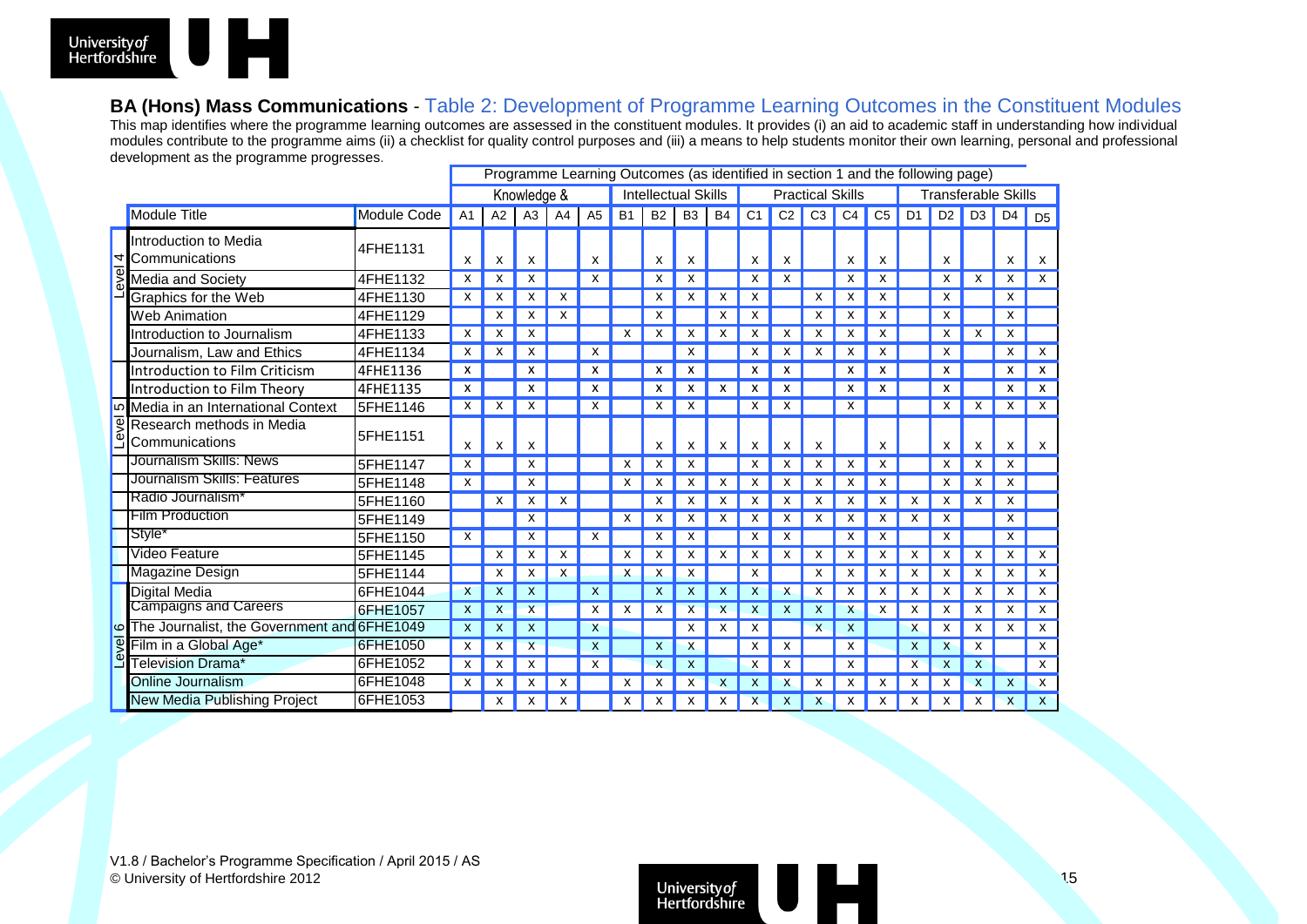|                  |                                                                |             | Programme Learning Outcomes (as identified in section 1 and the following<br>page) |    |                |                |                           |                |                           |                            |                         |                           |                           |                |                           |                            |                |                           |                |                           |                           |
|------------------|----------------------------------------------------------------|-------------|------------------------------------------------------------------------------------|----|----------------|----------------|---------------------------|----------------|---------------------------|----------------------------|-------------------------|---------------------------|---------------------------|----------------|---------------------------|----------------------------|----------------|---------------------------|----------------|---------------------------|---------------------------|
|                  |                                                                |             | Knowledge & Understanding                                                          |    |                |                |                           |                |                           | <b>Intellectual Skills</b> | <b>Practical Skills</b> |                           |                           |                |                           | <b>Transferable Skills</b> |                |                           |                |                           |                           |
|                  | Module Title                                                   | Module Code | A <sub>1</sub>                                                                     | A2 | A <sub>3</sub> | A <sub>4</sub> | A <sub>5</sub>            | B <sub>1</sub> | <b>B2</b>                 | B <sub>3</sub>             | <b>B4</b>               | C <sub>1</sub>            | C <sub>2</sub>            | C <sub>3</sub> | C <sub>4</sub>            | C <sub>5</sub>             | D <sub>1</sub> | D2                        | D <sub>3</sub> | D <sub>4</sub>            | D <sub>5</sub>            |
|                  |                                                                |             |                                                                                    |    |                |                |                           |                |                           |                            |                         |                           |                           |                |                           |                            |                |                           |                |                           |                           |
| $\circ$<br>Level | Digital Media (Jan 2016)                                       | 6FHE1166    | X                                                                                  | x  | X              |                | X                         |                | x                         | x                          | x                       | X                         | X                         | x              | X                         | X                          | X              | $\boldsymbol{\mathsf{x}}$ | x              | $\boldsymbol{\mathsf{x}}$ | X                         |
|                  | Advertising (Jan 2016)                                         | 6FHE1167    | х                                                                                  | х  | X              |                | x                         | x              | $\boldsymbol{\mathsf{x}}$ | x                          | x                       | x                         | x                         | x              | х                         | x                          | x              | x                         | х              | X                         | X                         |
|                  | <b>Corporate Communications</b><br>(Jan 2016)                  | 6FHE1172    | X                                                                                  | X  | X              |                | $\mathsf{x}$              | X              | $\mathsf{x}$              | X                          | X                       | X                         | X                         | $\mathsf{x}$   | $\boldsymbol{\mathsf{x}}$ | x                          | X              | X                         | X              | $\mathsf{x}$              | X                         |
|                  | <b>Campaigns and Careers</b><br>(Jan 2016)                     | 6FHE1171    | X                                                                                  | X  | X              |                | $\mathsf{x}$              | X              | $\mathsf{x}$              | X                          | X                       | X                         | X                         | $\mathsf{x}$   | $\mathsf{x}$              | $\mathsf{x}$               | X              | $\mathsf{x}$              | X              | x                         | $\mathsf{X}$              |
|                  | The Journalist, the<br>Government and the<br>People (Jan 2016) | 6FHE1169    | x                                                                                  | x  | x              |                | X                         |                |                           | X                          | x                       | $\boldsymbol{\mathsf{x}}$ |                           | X              | X                         |                            | x              | $\boldsymbol{\mathsf{x}}$ | x              | $\boldsymbol{\mathsf{x}}$ | X                         |
|                  | Film in a Global Age* (Jan<br>2016)                            | 6FHE1173    | X                                                                                  | X  | X              |                | $\boldsymbol{\mathsf{x}}$ |                | $\boldsymbol{\mathsf{x}}$ | X                          |                         | X                         | $\mathsf{x}$              |                | $\boldsymbol{\mathsf{x}}$ |                            | $\mathsf{x}$   | X                         | X              |                           | $\mathsf{X}$              |
|                  | Television Drama* (Jan<br>2016)                                | 6FHE1174    | X                                                                                  | X  | X              |                | $\boldsymbol{\mathsf{x}}$ |                | X                         | X                          |                         | x                         | $\boldsymbol{\mathsf{x}}$ |                | $\boldsymbol{\mathsf{x}}$ |                            | $\mathsf{x}$   | $\mathsf{x}$              | X              |                           | $\mathsf{x}$              |
|                  | Online Journalism (Jan<br>2016)                                | 6FHE1168    | x                                                                                  | x  | x              |                |                           | X              | x                         | x                          | x                       | X                         | х                         | х              | X                         | x                          | x              | x                         | x              | X                         | $\boldsymbol{\mathsf{x}}$ |
|                  | Media Project (Jan 2016)                                       | 6FHE1170    |                                                                                    | х  | X              |                |                           | x              | x                         | x                          | x                       | x                         | x                         | x              | х                         | x                          | x              | X                         | x              | x                         | $\mathsf{x}$              |